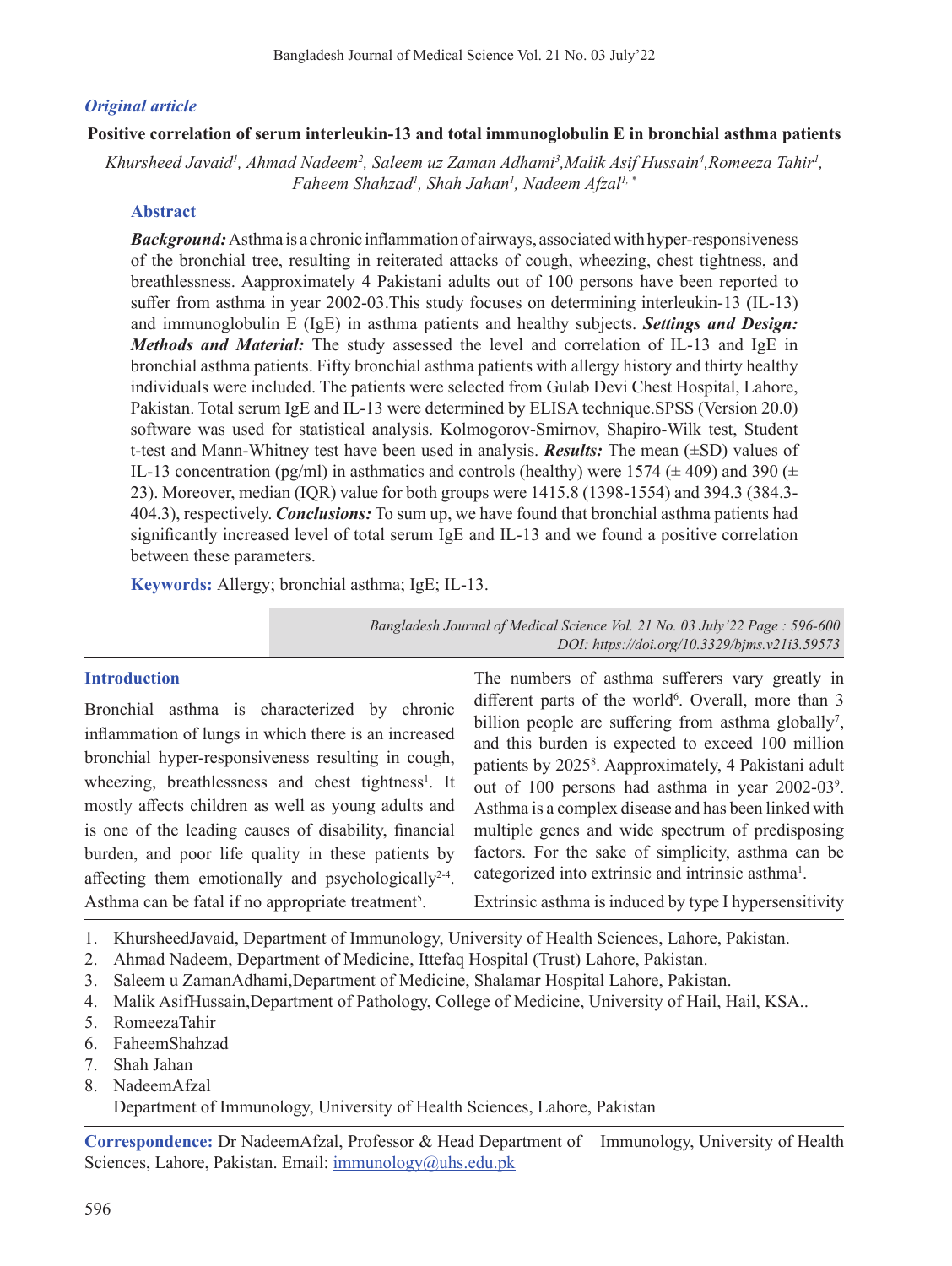reaction against common aeroallergens<sup>10</sup>. Dendritic cells (DCs), acting as antigen presenting cells (APCs), present aeroallergens to CD4<sup>+</sup> T cells which leads to induction of Th2 cells<sup>11</sup>. Th2 cells secrete cytokines which include IL-13, IL-9, IL-4 and IL-512. Allergic asthma is characterized by Th2 cytokines` predominance and increased release of immunoglobulin E  $(IgE)^{13}$ . The gene controlling production of IL-13 is located on chromosome 5q31. The product of this gene is a 33 amino acid long peptide i.e. IL-1314. The physiological functions of IL-13 include eliminating helminthic parasites from the intestine as well as promoting isotype switching of B cell to produce  $IgE^{15}$ . It also mediates airway hyperactivity and excessive mucus secretion<sup>16</sup>. If IL-13 is produced in high amount, it can be pathological and had already been labeled as basic interceder of allergic asthma<sup>17</sup>. Currently, there is a huge research effort to test anti-IL-13 in the clinics because of its increasingly established role not only in allergic asthma but also in other diseases like mucosal inflammation, ulcerative colitis and diseases in which fibrosis is an important component<sup>18,19</sup>. Normally when compared to other immunoglobulins, IgE is lowest in concentration in serum<sup>20</sup> and it binds to eosinophils, mast cells and basophils by highaffinity receptors, called FCεRI<sup>21</sup>. Upon mast cell de-granulation, vasoactive amines (e.g. histamine) are released which induce type I hypersensitivity or allergic reaction<sup>22</sup>. The physiological functions of IgE are protective in nature and include initiation of acute inflammation, recruitment of neutrophils and eosinophils to act against attacking parasitic worms as these cannot be removed by phagocytes $23$ .

Considering the importance of IL-13 and IgE, present study assessed the levels and correlation of IL-13 and IgE in bronchial asthma patients.

### **Subjects and methods**

This case-control research assessed 50 asthmatics and 30 non-asthmatics (control group). The study was conducted by the immunology department, university of health sciences(UHS), Lahore, Pakistan after ethical clearance from UHS. Asthmatic patients between ages 18 to 40 years, from both genders with allergy history (checked by using modified questionnaire of European Community Respiratory Health Survey) were included in this study. These patients were selected from Gulab Devi Chest Hospital, Lahore. Patients suffering from diabetes and autoimmune disorders were excluded from the study. Serum level of IL-13 and IgE were determined by

ELISA (KomaBioTech, Korea). SPSS 20.0 software was used for statistical analysis. Kolmogorov-Smirnov, Shapiro-Wilk test, Student *t*-test and Mann-Whitney test have been used in analysis. The statistical significance of the *p*-value was set at  $\leq$ 0.05. This IL-13 analysis is continuation of the work which focused on measuring total leukocyte count, its percentage, absolute eosinophil count, level of total serum IgE and frequency of HLA-DR B1\*12 in these patients and healthy subjects. Figure 1 below presents the standard curve of IL-13 ELISA using ELISA reader's software version 2.2 (BioRad USA).



**Figure 1:** Standard Curve of IL-13 ELISA. Concentration values are plotted against x axis, absorbance values against y axis. S1 to S5 are standards and concentrations are 4000, 2000, 1000, 500, 250 and 125 pg/ml respectively.

### **Results**

The mean concentration of IL-13 in asthmatics was higher than controls. Similarly median value of IL-13 concentration was high in asthma patients in comparison to controls and the discrepancy was significant statistically (*p*= 0.000). Table 1 below provides details of this analysis.

**Table 1: Comparison of IL-13 Concentration (pg/ ml) in asthmatics and healthy controls**

| <b>Statistical</b><br>measures                                               | Asthmatics $(n=50)$           | Controls $(n=30)$          | <i>p</i> Value* |  |  |  |  |
|------------------------------------------------------------------------------|-------------------------------|----------------------------|-----------------|--|--|--|--|
| $Mean \pm SD$                                                                | $1574.6 \pm 409$              | $390.7 \pm 23$             |                 |  |  |  |  |
| <b>Median (IQR)</b>                                                          | 1415.8<br>$(1398.9 - 1554.8)$ | 394.3<br>$(384.3 - 404.3)$ | 0.000           |  |  |  |  |
| * Mann-Whitney Test, SD = Standard deviation, IQR = Inter quartile<br>range. |                               |                            |                 |  |  |  |  |

As mentioned earlier, this IL-13 measurement is part of the project in which there are other research activities on samples and data from same patients and healthy subjects. The demographic data, total leukocyte count, its percentage, absolute eosinophil count, level of total serum IgE and frequency of HLA-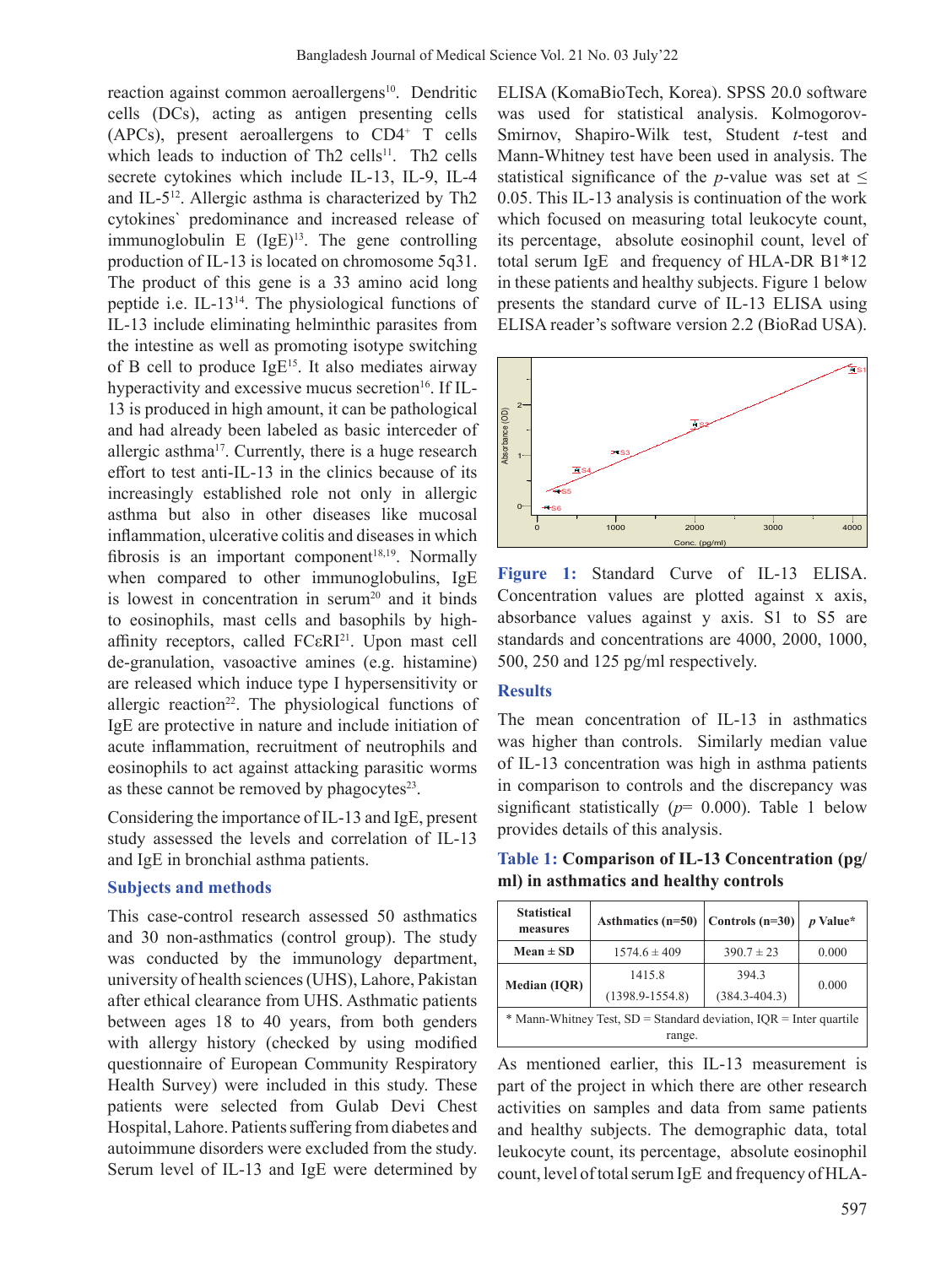DR B1\*12 have already been published<sup>24</sup>. Therefore, further analysis is performed on correlating these IL-13 related results with other parameters. The mean IL-13 concentration was higher in asthmatics with HLA-DRβ1\*12 allele compared to asthmatics

without this allele. However, mean concentration of IL-13 was high in controls with HLA-DRβ1\*12 allele compared to control group without this allele and on comparison the difference was not significant statistically. Table 2 below presents the results.

**Table 2: Comparison of IL-13 concentration (pg/ml) in individuals with and without HLA-DRβ1\*12 positivity**

|                                                                                | <b>Asthma Patients (n=50)</b> |                            |            | Controls $(n=30)$       |                         |            |  |
|--------------------------------------------------------------------------------|-------------------------------|----------------------------|------------|-------------------------|-------------------------|------------|--|
| <b>Statistical measures</b>                                                    | HLA-DR $\beta$ 1*12 + ve      | $HLA-DR\beta I*12$         | $p$ Value* | $HLA-DRBI*12$           | $HLA-DR\beta I*12$      | $p$ Value* |  |
|                                                                                | $(n = 21)$                    | $-ve (n = 29)$             |            | + $ve (n = 06)$         | $-ve (n = 24)$          |            |  |
| $Mean \pm SD$                                                                  | $1624.5 \pm 367$              | $1538.4 \pm 440.2$         |            | $85.3 \pm 26.2$         | $292.1 \pm 22.6$        |            |  |
| <b>Median (IOR)</b>                                                            | 1430.4 (1402.7-<br>1421.2)    | 1407.4 (1394.3-<br>1483.5) | 0.188      | 389.6 (365.4-<br>404.3) | 396.6 (386.2-<br>404.3) | 0.406      |  |
| $\cdot$ SD = Standard deviation, Mann-Whitney Test, IQR = Inter quartile range |                               |                            |            |                         |                         |            |  |

As published earlier, the asthma patients had statically significant high levels of total serum IgE compared to healthy individuals<sup>24</sup>, therefore Spearman's correlation test was applied and a positive correlation was observed (r value 0.674 and  $p=0.000$ ) between IL-13 and IgE levels. In addition to this, asthma patients had increased percentage of peripheral blood eosinophils therefore second correlation was applied between serum IL-13 concentration and percentages of eosinophil, however it was not significant statistically, with r value 0.113 and *p*=0.574. Table 3 presents the results of these correlation studies.

**Table 3: Correlations of serum IL-13 with total serum IgE and percentages of eosinophils in peripheral blood of asthma patients**

| <b>Parameters</b>                                                     | <b>Statistical measures</b> |                 |  |  |  |
|-----------------------------------------------------------------------|-----------------------------|-----------------|--|--|--|
|                                                                       | r Value*                    | <i>p</i> Value* |  |  |  |
| IL-13 and $IgE$                                                       | 0.674                       | 0.000           |  |  |  |
| $IL-13$<br>eosinophil<br>and<br>percentage                            | 0.113                       | 0.574           |  |  |  |
| *Spearman's correlations, IL-13 = Interleukin 13,<br>Immunoglobulin E |                             | IgE             |  |  |  |

### **Discussion**

The current study has found an elevated serum levels of IL-13 in bronchial asthmatics with known allergy history compared to healthy individuals (*p*=0.000). Asthma is characterized by high levels of cytokines, particularly secreted by Th2 cells. Out of these Th2 cytokines, IL-13 is the one that mediate many important aspects of airway inflammation<sup>19</sup>. High level of IL-13 is responsible for increased IgE production<sup>15</sup> and eosinophil survival<sup>25</sup>. All patients of the current percentages of eosinophils in peripheral blood, as compared to controls $24$ . Therefore, it is confirmed that total serum IgE is reciprocally in directly linked with the development of allergic disorders like asthma. This study also observed positive correlation of IL-13 with total serum IgE concentration (r=  $0.674$  and  $p= 0.000$ . There was a positive correlation of IL-13 with percentages and absolute count of eosinophils in peripheral blood of asthma patients but this correlation is not significant. This study is in accordance with Akiki*et al*'s findings of high serum level of IL-13 (along with other cytokines) in adult asthmatic patients (with documented sensitivity to a number of allergens) but they could not report correlation of serum IL-13 and total IgE<sup>26</sup>. An Indian study also reported significantly increased IL-13 level in pediatric allergic asthma patients with concomitant documented food allergy<sup>27</sup>. They also observed positive correlation of serum IL-13 and total IgE. However in the present study patient population was adult with known allergy (checked by modified questionnaire of European Community Respiratory Health Survey) and was diagnosed clinically. Some other studies have reported increased level of IL-13 and its correlation with total IgE in sputum specimens of asthmatics<sup>28-30</sup>.

study had significantly increased total serum IgE and

Allergic diseases like asthma are characterized by skewing of Th2 cell response<sup>14</sup>. Many factors have been blamed for this skewing such as major histocompatibility  $(MHC)^{31}$ . MHC is another reason of increased level of IgE in asthma patients and many studies had documented this increased IgE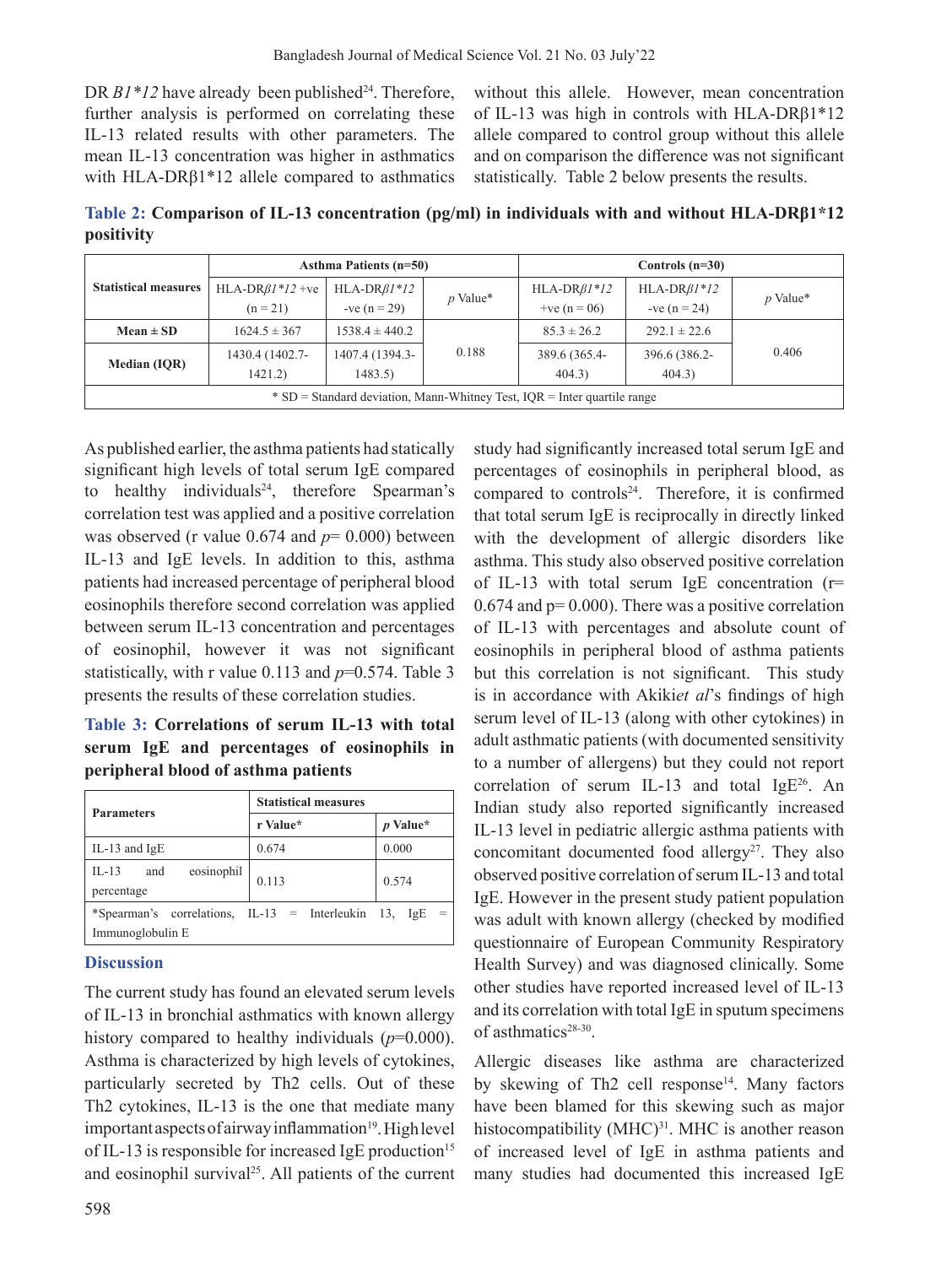production due to inheritance of certain HLA class II alleles<sup>32,33</sup>. To see if increased IL-13 level in asthma patients is because of HLA-DR*B1\*12*, odds ratio with 95% confidence interval was calculated using regression analysis, and it was observed that HLA-DR*B1\*12* isn`t a risk factor for increased IL-13 level in asthmatic patients.

It is concluded that IL-13 concentration is higher in the serum of bronchial asthma patients with allergy history and there is positive correlation between serum levels of IL-13 with total serum IgE level.

#### **Conclusion**

We have detected significantly increased level of total serum IgE and IL-13 in bronchial asthma patients compared to healthy subjects included in the study. We also found a positive correlation between these two parameters. These chemicals and cells involved in their production can serve as valuable targets for further research, diagnostic purposes as well as for treatment targets and monitoring.

#### **Acknowledgement:**

The study was funded by the grant from Higher Education Commission (HEC), Pakistan. We are also thankful to management of Gulab Devi Chest Hospital for allowing us for patient selection, medical and nursing staff of Asthma clinic for helping in clinical examination of asthma patients.

**Conflict of Interest:** We have no conflicting interests to declare.

### **References:**

- Fan X, Yang C, Zhang L, Fan Q, Li T, Bai X, et al. Asthma symptoms among Chinese children: the role of ventilation and PM10 exposure at school and home. *The International Journal of Tuberculosis and Lung Disease*. 2017;**21**(11):1187-93.
- 2. Moffatt MF, Gut IG, Demenais F, Strachan DP, Bouzigon E, Heath S, et al. A large-scale, consortium-based genomewide association study of asthma. *New England Journal of Medicine.* 2010**;363**(13):1211-21.
- 3. Zainol AH, Ismail AF, Taib F, Norsa'adah B. Treatment adherence, knowledge, attitude and quality of life of adolescents with asthma in northeastern Malaysia. *Bangladesh Journal of Medical Science.* 2020;**19**(1):73-

82.

- 4. DAYASIRI K, THADCHANAMOORTHY V, THISANAYAGAM U. Diagnosis and Management of Allergic Rhinitis in Children. *International Journal of Human and Health Sciences (IJHHS)*. 2020;**5**(2):159- 62.
- 5. Braman SS. The global burden of asthma. *Chest*. 2006;**130**(1):4S-12S.
- 6. Subbarao P, Mandhane PJ, Sears MR. Asthma: epidemiology,etiologyandriskfactors.*CMAJ : Canadian Medical Association journal = journal de l'Association medicale canadienne*. 2009;**181**(9):E181-E90.
- 7. Bagnasco D, Ferrando M, Varricchi G, Passalacqua G, Canonica GW. A critical evaluation of anti-IL-13 and